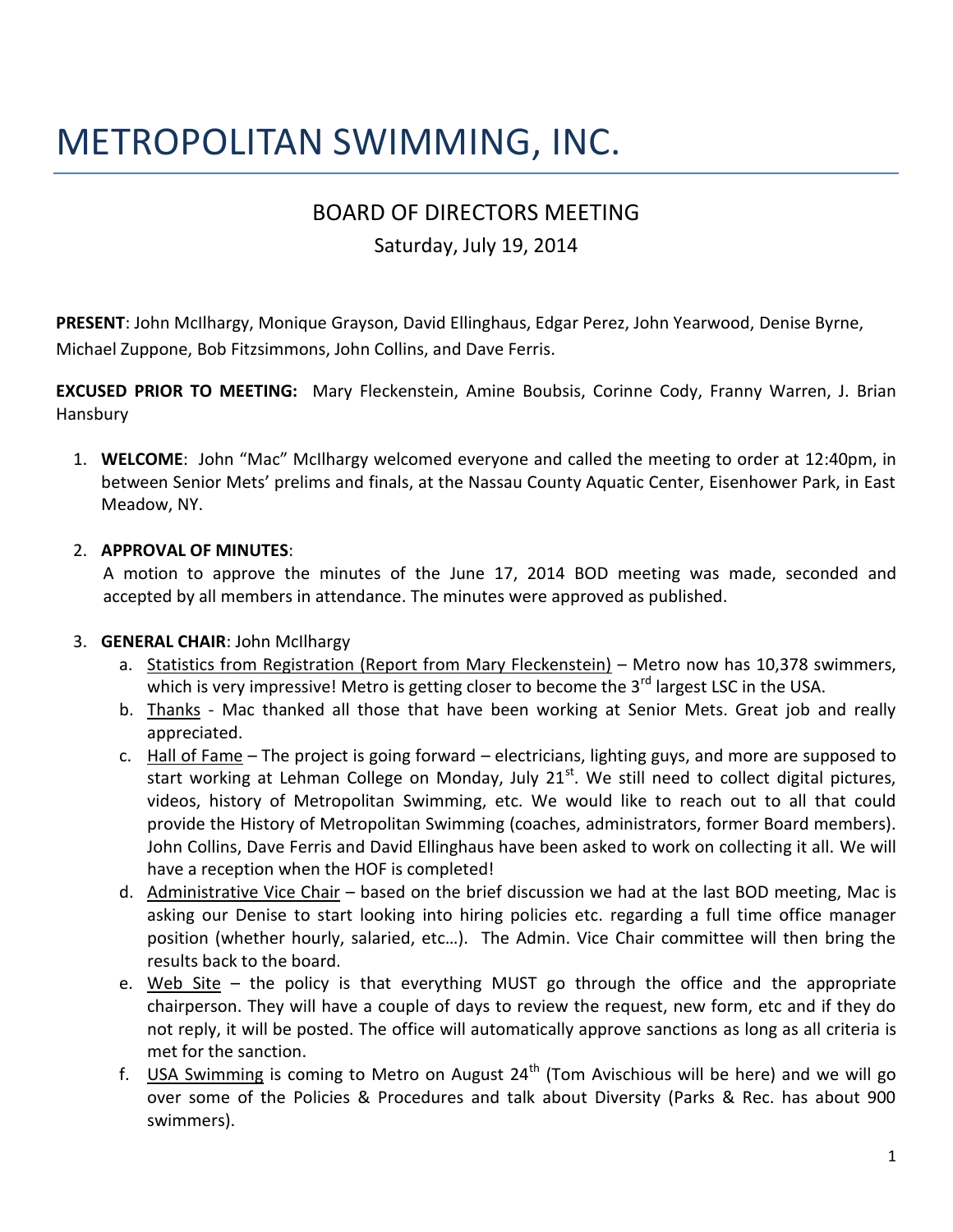#### 4. **ADMINISTRATIVE VICE CHAIR**: Denise Byrne

- a. Not much new to bring to the Board at this time.
- b. Work needs to be done on the P&P Manual All changes, corrections, amendments to the Policy & Procedures Manual must be prepared, in writing, and ready to be posted on the web site as soon as possible in order to present a revised P&P to the HOD in May 2015, so that all members can vote on it. We need everyone to help on this.
- c. Dave Ferris is asking for previous copies of the P&P Manuals. Especially from the last 20 years.

### 5. **FINANCE CHAIR**: Bob Fitzsimmons

- a. Budget vs. Actuals for September 2013 to August 2014. Copies were available at the meeting. It looks like we are ahead of prior years at this time. Long Course meet Travel Reimbursements and Long Course Zones will be the next big expenses.
- b. Send Budget Requests to Bob Fitzsimmons as soon as possible (to be presented in September). Budget needs also to be adjusted based on the 2013-14 expenses.

# 6. **AGE GROUP CO-CHAIRS**: Edgar Perez and John Yearwood

- a. LCM Zones very big team already and will grow after JO's. Everything is set up but we need more chaperons (Chaperones or coaches as chaperons).
- b. Hotel rooms are reserved for SCY Zones already.
- c. Please email John Yearwood or Edgar Perez on your thoughts re: 15-18 swimmers participating in Zones – this will be voted on in September at Convention so we need coaches input on this! A few LSC's don't believe 15-18 should be in the meet – They may need a separate meet to attend.

#### 7. **ATHLETES REPRESENTATIVES**: Franny Warren and Michael Zuppone

- a. Not much at this time Michael talked about Open Water discussion followed
- b. The Open Water Championship was very lightly attended. But is was run much better than in the past and because of this, future attendance may increase and it will get better and bigger again.
- c. Two weeks prior to that, Rob Ripp's Open Water meet was excellent and very well run one of the biggest OW in the Eastern Seaboard this summer. Everything was excellent for that meet.
- d. How about an Open Water Metro Championship maybe in a lake or maybe on the South Shore – better for weather and water conditions - (Town of Babylon, South Bay, the Hamptons).

#### 8. **SWIMS – TIMES**: Monique Grayson

- a. Things are going smoothly at this time. About 2 swimmers' times in the Holding tank which is wonderful!
- b. OME For Senior Mets was absolutely great this summer all the times were proven teams did not check out of OME too early this year. Plans to have Zone Qual. and Senior Mets entered through OME in February, and hopefully JO's as well!!! This is the way to go! Accuracy is there and all times are proven before the meet! Either you have the time or you don't. But every coach needs to learn the system!

# 9. **TECHNICAL PLANNING**: David Ellinghaus

- a. Senior Mets 3 meets rule Complaints about the number of Invitationals and that many teams do not have access to Metro Meets so their swimmers can't get the 3 Metro meets needed to qualify for Senior Mets (though teams may run meets and/or rent facilities to run meets).
- b. Request from NDAC Wants to move their Winter Festival from December 6-7, 2014 to January 3- 4, 2015 (they have secured the facility) – not much conflict with other meets at this time. Board